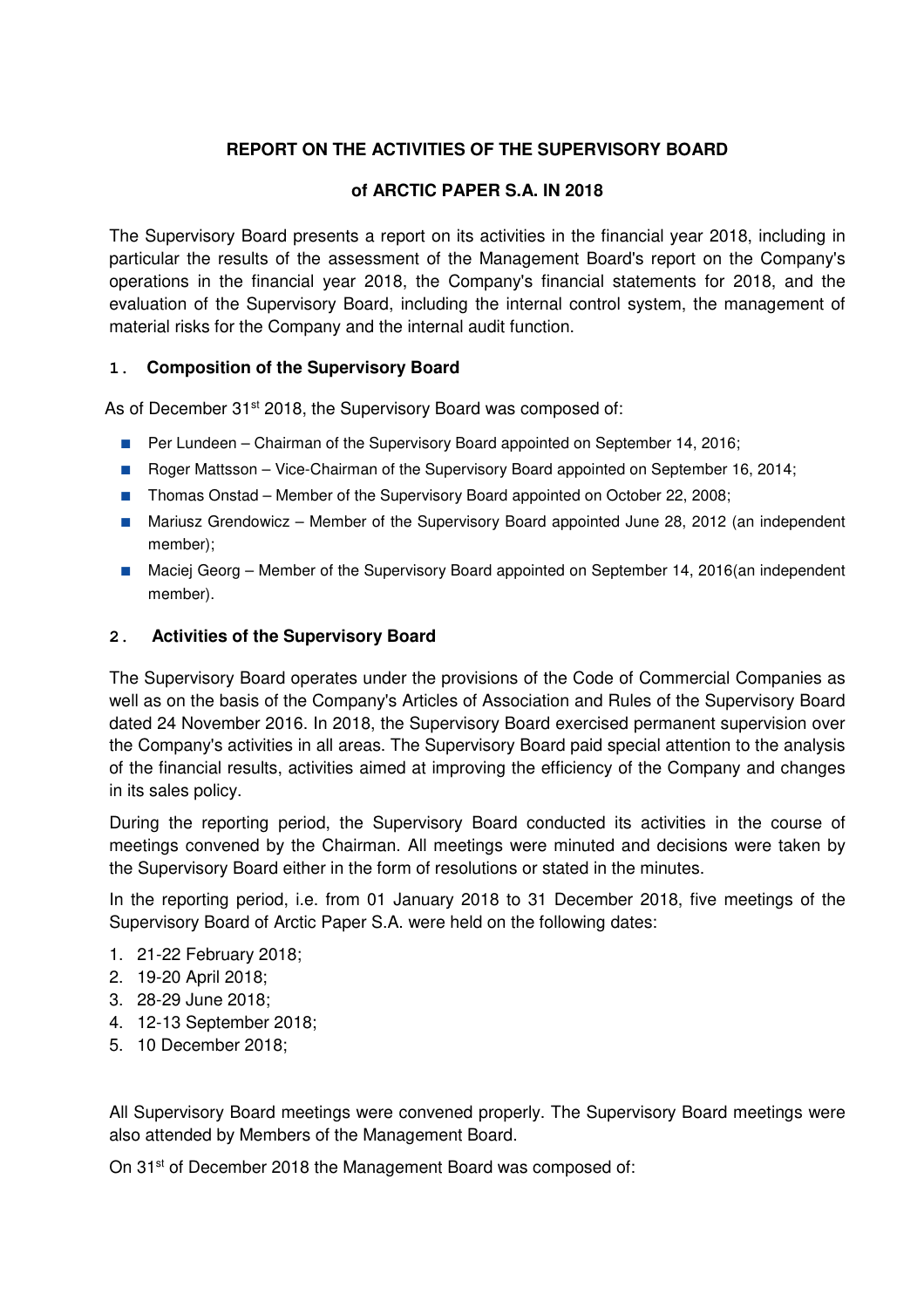- Mr Per Skoglund Member of the Management Board, President of the Management Board;
- Mr Göran Eklund Member of the Management Board

On 10<sup>th</sup> of December 2018 a Supervisory Board has decided to revoke Mr. Per Skoglund from the position of the President of the Management Board and Chief Executive Officer of the Company effective from January 31st 2019. At the same time a Supervisory Board has appointed, effective as at 1st of February 2019, Mr. Michał Jarczyński as President of the Management Board of the Company.

The Supervisory Board performed its duties collectively, as well as with the support of the Audit Committee, the Remuneration Committee and the Risk Committee.

### **Audit Committee**

On 18th of October 2017 the Supervisory Board has made changes in the composition of the Audit Committee, which is now composed of:

- Mariusz Grendowicz a member meeting the independence criteria. Mr Mariusz Grendowicz being a member of the Supervisory Board for over five years, including being a member of the Audit Committee, has experience and qualifications relating to the scope of the industry in which the Company operates;
- Roger Mattsson due to his long-term experience as the financial controller at the Arctic Paper Group and over three years in the Audit Committee, Mr Roger Mattsson meets the requirement of knowledge and know-how of the Company's business as required of members of the Audit Committee. Additionally, he has knowledge and skills in the sphere of accounting or auditing financial statements;
- Maciej Georg a member meeting the independence criteria.

The basic task of the Audit Committee is advisory to the Supervisory Board on issues of proper implementation and control of the financial reporting processes in the Company, effectiveness of the internal control and risk management systems and cooperating with certified auditors.

In reference to the new regulations on the selection of the auditor, in particular the provisions of:

- (i) the Act of 11 May 2017 on statutory auditors, audit firms and public supervision (the "Act on Statutory Auditors"),
- (ii) Regulation (EU) No. 537/2014 of the European Parliament and of the Council of 16 April 2014 on specific requirements on the statutory audits of annual financial statements of public interest entities ("Regulation 537/2017),

Audit Committee implemented the "Policy and procedure for the selection of the audit firm to carry out the statutory and voluntary audit of consolidated and separate financial statements of Arctic Paper S.A."

Furthermore Audit Committee prepared the "Policy on provision of allowed services by an audit firm that carries out an audit, by entities related to such audit firm, and by a network member of an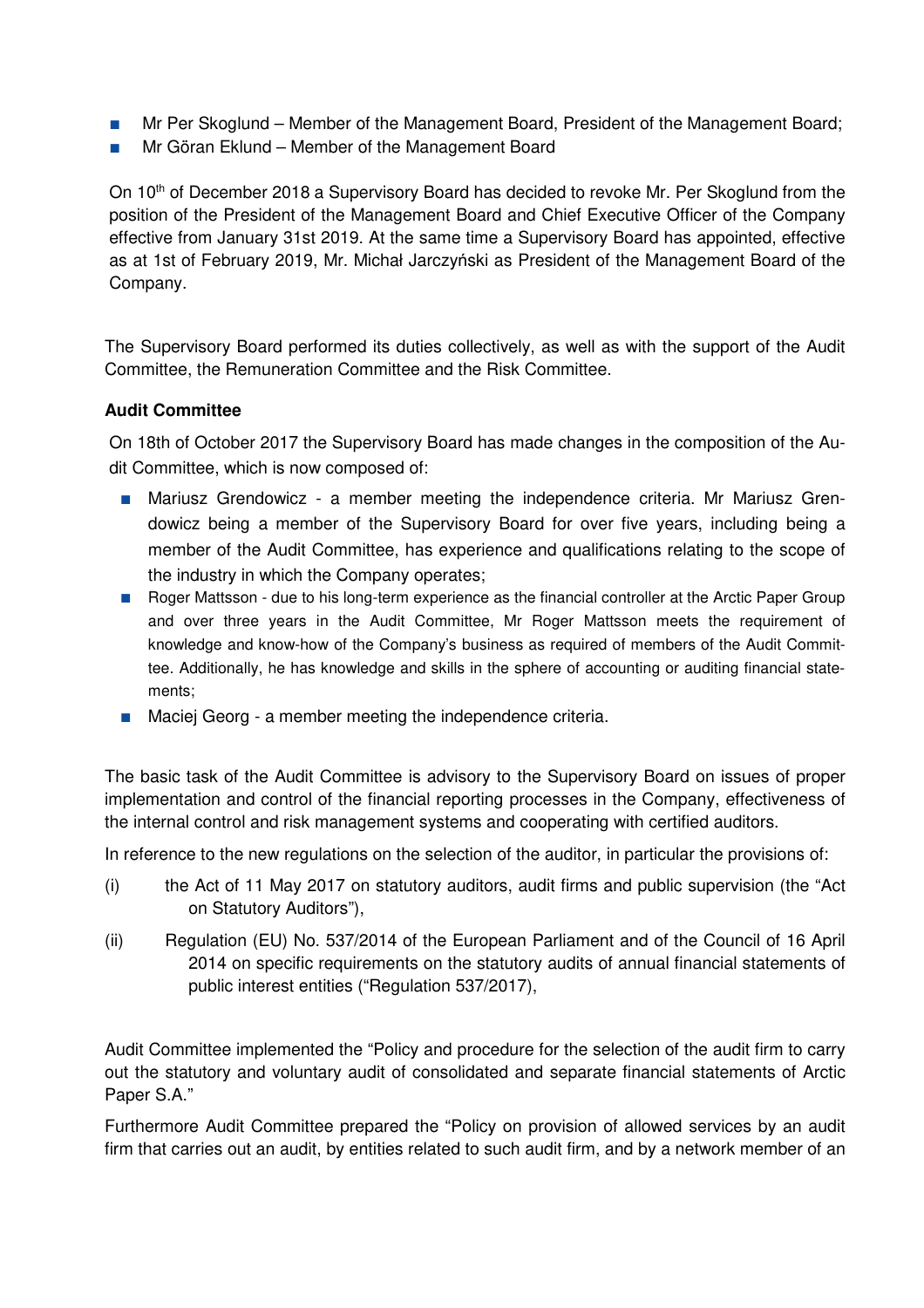audit firm which are not audit services of statutory consolidated and separate financial statements of Arctic Paper S.A."

According to the regulations applicable to the Company, the Company's Supervisory Board shall select – by way of a resolution and acting under a recommendation of the Audit Committee – the auditor authorised to carry out the audit.

### **Remuneration Committee**

Since February 9th, 2017 the Remuneration Committee was composed of:

- Per Lundeen:
- Thomas Onstad:
- Roger Mattsson.

The basic task of the Remuneration Committee is advisory to the Supervisory Board on issues related to remuneration policy, bonus policy and other issues related to the remuneration of the employees, members of the Company's authorities and the authorities of Capital Group companies.

#### **Risk Committee**

The Risk Committee was composed of:

- Per Lundeen;
- Mariusz Grendowicz:
- Roger Mattsson.

The basic task of the Risk Committee is advisory to the Supervisory Board on issues related to the proper identification, assessment and control of potential risks, i.e. opportunities and threats to realization of the Company's strategic goals, with particular consideration for financial risk, related to both external factors (such as volatility of exchange rates, interest rates, general international economic condition) and internal factors (such as cash flows, liquidity management, variation of budget and financial forecasts).

The Supervisory Board positively assessed the operations of Supervisory Board in 2018.

In accordance with the statements made, Mr Mariusz Grendowicz and Mr Maciej Georg meet the conditions specified in Appendix no 2 to the Recommendation of the European Commission dated 15 February 2005 concerning the role of non-executive directors or members of supervisory boards of listed companies and committees of the (supervisory) board (2005/162/EC) and the additional requirements specified in the Best Practice of GPW Listed Companies 2016, attached to Resolution No. 26/1413/2015 of the Supervisory Board of the Warsaw Stock Exchange (GPW) dated 13 October 2015 approving the "Best Practice of GPW Listed Companies 2016".

#### **3. Assessment of the internal control, risk management, compliance systems and the internal audit function.**

The Company has not established dedicated units to be involved in risk management, internal audit and compliance. However, the Company states that managers of each division of the Company report directly to the relevant members of the Management Board. The external entities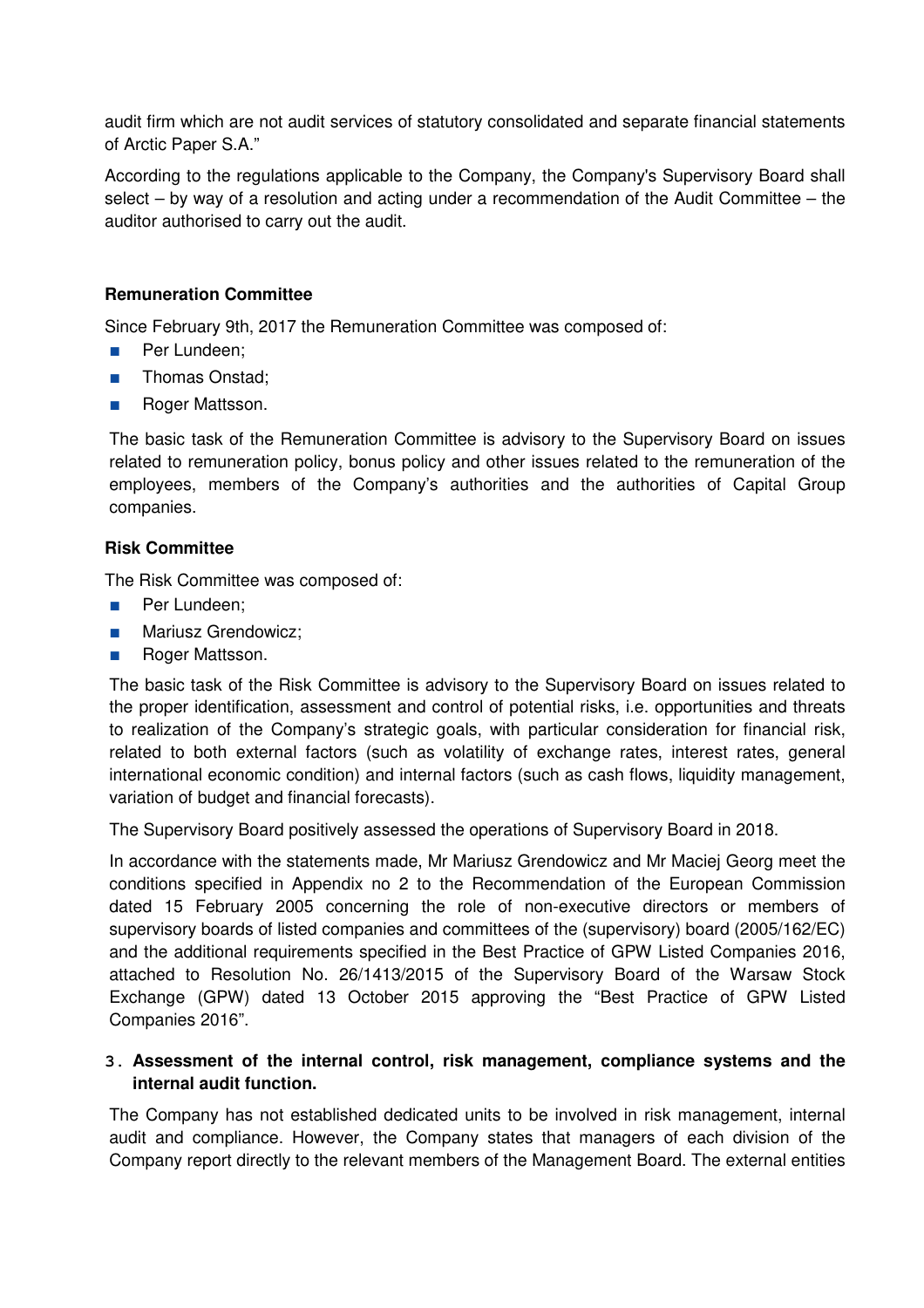that provide consultancy services, including legal consulting and performing audits, have regular and direct contact with the Company's Management Board.

The Company's Supervisory Board and Management Board monitor the internal processes of the Company's operations at joint meetings. The Supervisory Board assesses the operational processes of the Company and formulates recommendations relating to current and planned processes of the Company's operations.

### **4. Assessment of compliance by the Company with its disclosure duties in 2018.**

Pursuant to Art. 29.2 of the Warsaw Stock Exchange Rules, as approved by Resolution No. 19/1307/2012 of the Council of the Stock Exchange dated 21 November 2012, Arctic Paper S.A. is obliged to comply with the corporate governance rules for the joint-stock share issuers .

Since January 1, 2016 a set of corporate governance rules are effective under the name of "Best Practice of WSE Listed Companies 2016", attached to Resolution No. 26/1413/2015 of the Supervisory Board of the Warsaw Stock Exchange dated 13 October 2015.

Pursuant to Art. 29.3 of the Warsaw Stock Exchange Rules, the Management Board of ARCTIC PAPER S.A. on 8th January 2019 published an EBI report concerning the exclusion of certain rules and recommendations of the Best Practice:

Recommendation I.R.2

Rule 1.Z.1.10 Rule I.Z.1.15 Rule 1.Z.1.16 Rule I.Z.1.20 Recommendation III.R.1. Rule III.Z.2 Rule III.Z.3 Rule III.Z.4 Recommendation IV.R.2 Rule IV.Z.2 Recommendation VI.R.1 Recommendation VI.R.2 Rule VI.Z.1 Rule VI.Z.2 Rule VI.Z.4.

In the opinion of the Supervisory Board, Arctic Paper S.A. has made all reasonable efforts to apply the corporate governance rules as specified in the document "Best Practice of GPW Listed Companies 2016" to the greatest possible extent subject to the size and nature of the Company's operations.

## **5. Assessment of the rationality of the Company's policy with respect to its sponsorship, charity or similar activities.**

In 2018 Arctic Paper S.A. was not involved in any sponsorship, charity or similar activity.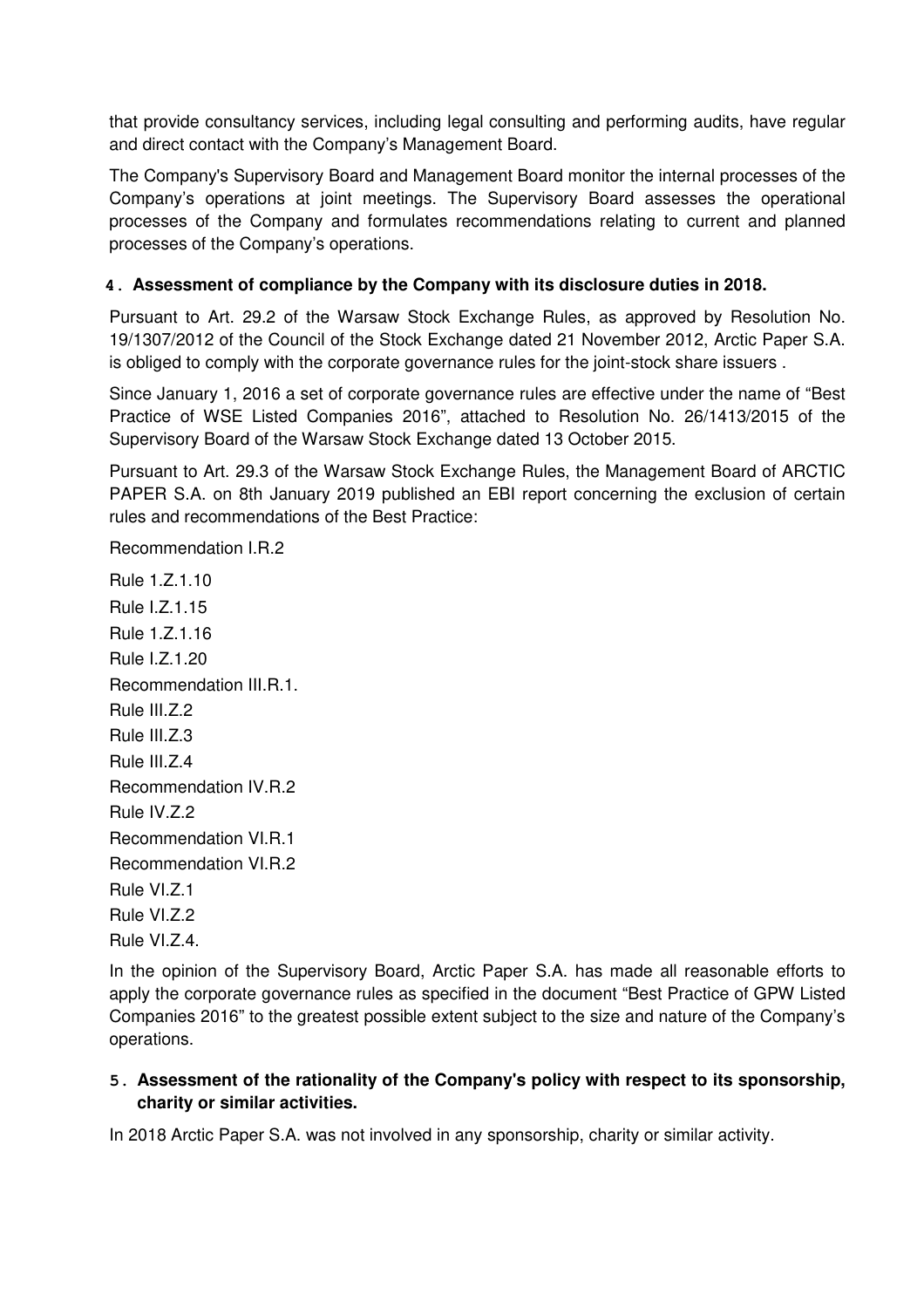**6. Assessment of the Management Board's report on the Company's operations in the financial year 2018, the Company's financial statements for the financial year 2018 and the Management's proposal regarding the distribution of profit generated by the Company in the financial year 2018.**

Acting pursuant to Art. 382 § 3 of the Code of Commercial Companies and in conjunction with the provisions of Art. 18.2 of the Company's Articles of Association, the Supervisory Board has analysed the consolidated and the Company's standalone financial statements for the period from 01 January 2018 to 31 December 2018 prepared by the Management Board and reviewed by the Company's auditor, consisting of:

- Consolidated balance sheet as at 31 December 2018, with assets and liabilities amounting to PLN thousand 2,156,174 and standalone balance sheet as at 31 December 2018, with assets and liabilities amounting to PLN thousand 992,611;
- Consolidated profit and loss account for the period from 01 January 2018 to 31 December 2018, showing a net profit of PLN thousand 55,889 and standalone profit and loss account for the same period showing a net profit of PLN thousand 19,523;
- Consolidated statement of changes in equity for the period from 01 January 2018 to 31 December 2018 showing an increase in equity of PLN thousand 80,200 and standalone statement of changes in equity for the period from 01 January 2018 to 31 December 2018 showing an increase in equity of PLN thousand 4,092;
- Consolidated cash flow statement for the period from 01 January 2018 to 31 December 2018, showing a decrease in net cash of PLN thousand 39,583 and standalone cash flow statement for the period from 01 January 2018 to 31 December 2018, showing a decrease in net cash of PLN thousand 17,337;
- Accounting principles (policies) and additional explanatory notes.

The Supervisory Board reviewed the report and the opinion of KPMG Audyt spółka z ograniczoną odpowiedzialnością spółka komandytowa signed by a certified auditors Wojciech Drzymała and Ewa Skrzypczak, who confirmed that both consolidated and standalone financial statements in all material respects:

- give a true and fair view of all the information essential for the assessment of the financial result of the business operations for the period from 01 January 2018 to 31 December 2018 as well as the economic and financial condition of the audited Company as at 31 December 2018,
- have been prepared correctly, i.e. in accordance with the International Financial Reporting Standards as adopted by the EU and based on properly maintained accounting records,
- are consistent with (i) the regulations governing the preparation of financial statements and (ii) the provisions of the Company's Articles of Association relevant to the form and contents of the financial statement.

The Supervisory Board has examined the Management Board's report on the Company's operations in the financial year 2018.

The Supervisory Board expresses its positive opinion as to the Management's proposal on nonpayment of dividend from the net profit of 2018 taking into consideration lower financial result of the Group than the one achieved in previous years, currently implemented investments aiming to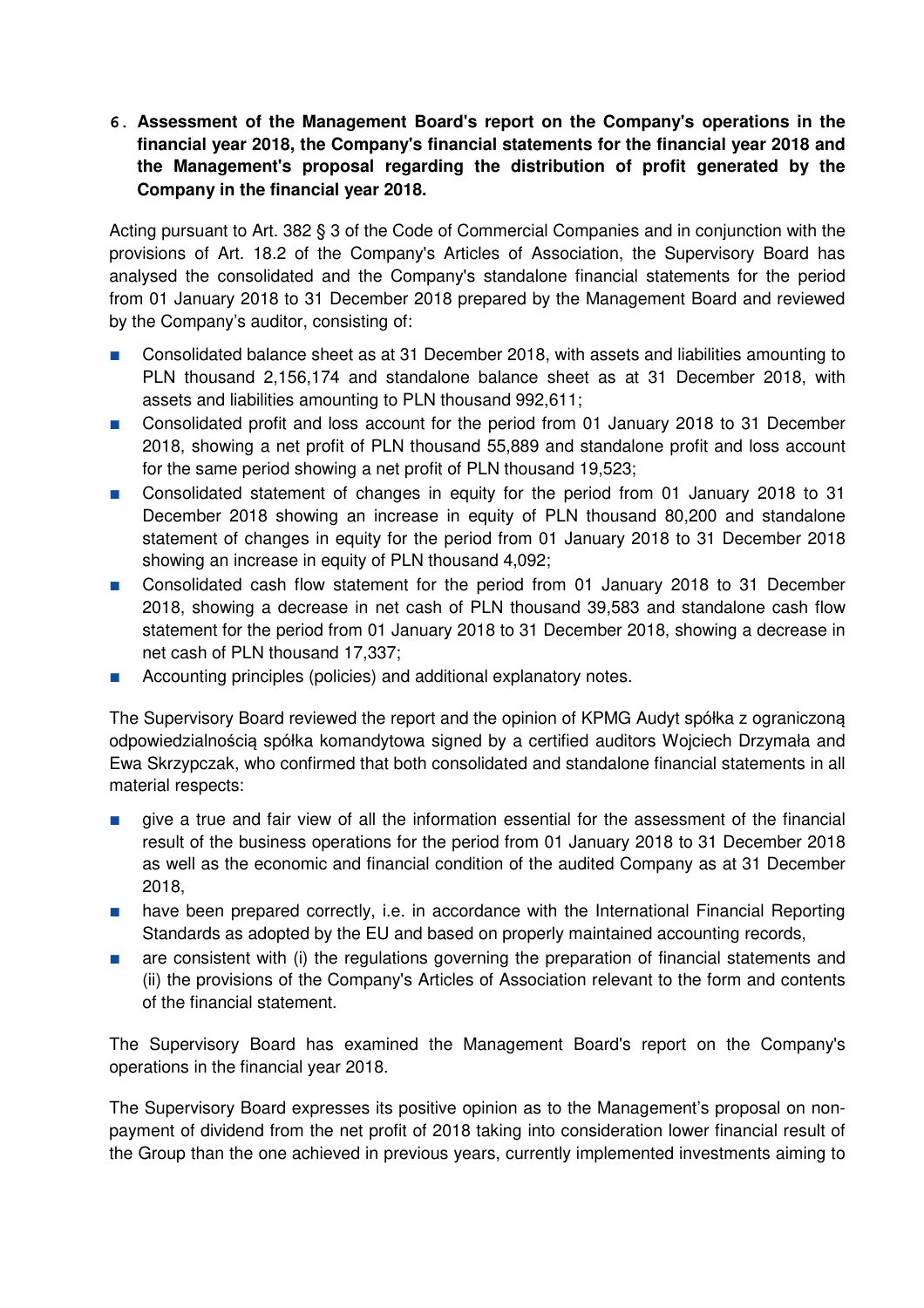retain competitiveness and stability of energy costs, as well as the current level of the Company's indebtedness.

Pursuant to Article 71.1.12 of the Regulation of the Minister of Finance of 29 March 2018 on current and periodic information provided by issuers of securities and on conditions under which information required by legal regulations of a third country may be recognised as equivalent, the Supervisory Board of Arctic Paper S.A. evaluates that the attached annual consolidated report from operations and the financial statements of the Arctic Paper Group and the separate report on operations and the financial statements of the Company for the financial year ended on 31 December 2018 comply with the books of account, documents and facts.

The Supervisory Board has positively evaluated the consolidated report from operations and the financial statements of the Arctic Paper Group and the separate report from operations and the financial statements of the Company for the financial year ended on 31 December 2018 on the basis of:

– content of the above-mentioned reports and the financial statements submitted by the Company's Management Board,

– the books of account and report from the audit of the consolidated financial statements of the Arctic Paper Group and the separate financial statements of the Group prepared by KPMG Audyt spółka z ograniczoną odpowiedzialnością spółka komandytowa, and the additional report by the above-mentioned audit firm referred to in Article 131 of the Act on Statutory Auditors,

– meetings with representatives of the above-mentioned audit firm, including the key statutory auditor,

– information of the Audit Committee on the course, outcome, and importance of the audit for the reliability of financial reporting in the Company and the role of the Committee during the audit process of the financial statements,

– outcome of additional checks performed in the selected financial and operational areas.

The Supervisory Board adopts the report, expresses its approval for the activities of the Management Board in 2018 and recommends that the Annual General Meeting discharges the Members of the Management Board: Mr Per Skoglund Mr Göran Eklund for the performance of their duties in the financial year 2018.

#### **7. Assessment of the Company's condition**

In the opinion of the Supervisory Board 2018 was a very challenging year for the Company and other companies active in the graphical paper sector. Despite an increasing negative growth in the paper market segments, and a strong impact on rising raw materials costs for the paper segments, the decline in financial results could partly be mitigated by increased gross income on the paper. The pulp sector showed a very positive development and increased its financial results.

From the beginning of the year, we could see how the impact of rising pulp prices increased the company´s paper sector's variable costs. The company managed throughout the year to offset some of the cost increases by improved gross income.